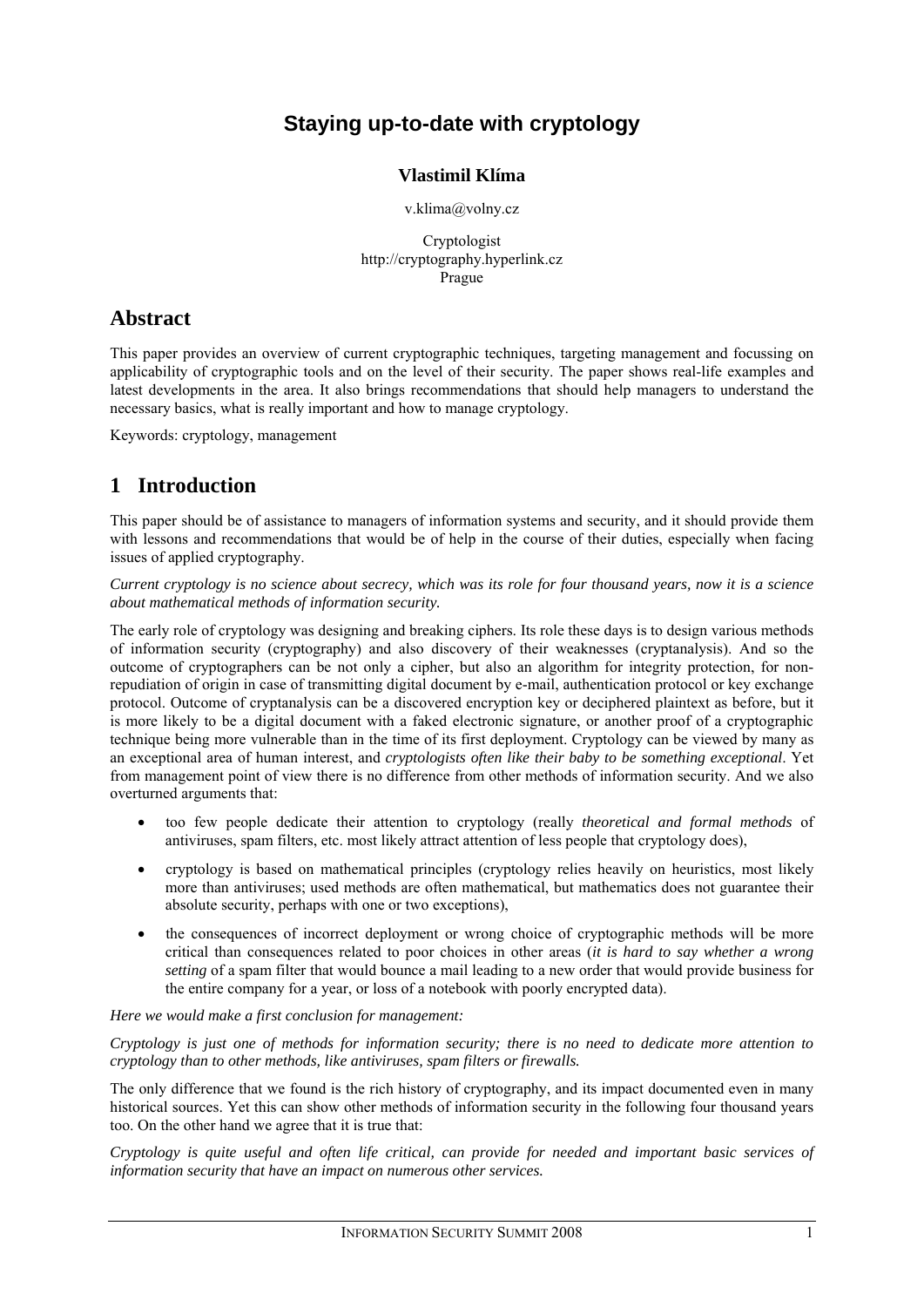These are:

- *confidentiality,*
- *authentication,*
- *integrity,*
- *non-repudiation.*

These cryptographic services can be achieved by various methods, algorithms, protocols and tools. The basic ones are:

- *symmetric cipher block and stream,*
- *message authentication codes (MACs),*
- *hash functions,*
- *keyed message authentication codes (HMAC),*
- *random sequence generators and pseudorandom generators,*
- *asymmetric methods for digital signatures,*
- *asymmetric methods for encryption,*
- *asymmetric methods for key agreement,*
- *cryptographic protocols,*
- *etc.*

Each of these areas is served by many *algorithms* and also often by many respected *international formal standards and de facto standards*, which have different *parameters and properties*, fitting *different needs*. Particular *techniques (ciphers, protocols, modes, parameters)* grow in numbers, instead of getting simpler. There are many new *standards* that specify how to *implement, set, combine and use* these algorithms. These methods *have to be followed*. It has been often shown that "home baking" in application of standards has fatal *consequences*. Even though there are thousands of standards, their numbers decrease for particular application scenarios. *Standards are often expressing the experience of many experts in relevant areas, their applicability and security is scrutinized, and so they should be good guides for application of cryptographic methods, if they exist for a particular area*.

There is no shortage of cryptographic techniques, but *shortage of crypto engineers* who are able to *combine and implement* them correctly.

Every standard has to face the current state of cryptology, as cryptology is a vibrant area of science and attracts new and new attacks and with them also new countermeasures, which have to be continuously and promptly incorporated in the standards, same as for other areas of information security.

Examples:

The most frequently used standard for application of the most frequently used asymmetric cryptosystem, PKCS#1.

(The first attack has been shown by Bleichenbacher in 1998 [2], this attack has been extended in 2003, see [3]. In both cases there have been all critical applications patched, e.g. in the SSL protocol, quite soon after the publication of these attacks).

IP encryptors.

(They encrypt the IP protocol and have been constructed by valid, verified and mature IPSec standards. These devices are put in front of local networks or individual computers in the network, and they make sure that all traffic in between these is encrypted. And so there devices can be connected through any public network, e.g. via Internet. These expenses "hardware boxes" are typically set once, and then work and protect data for years, without much care. Yet application of recent cryptanalytical methods (see later for so-called side channel attacks) has shown that the communication can be easily decrypted. And then these devices have to been reconfigured or else they become uses pieces of metal scrap [1, parts 51 and 52].)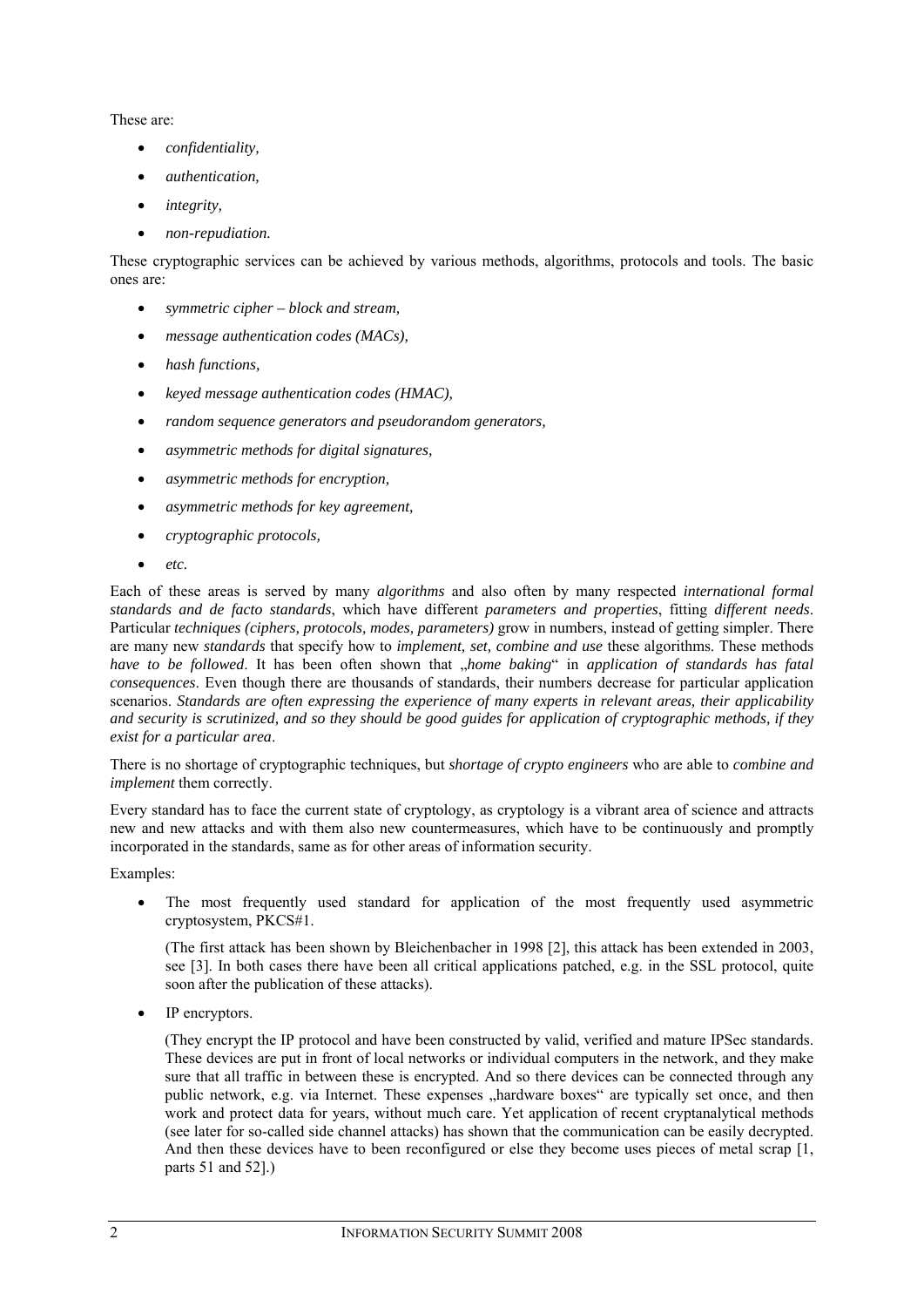# **2 Latest developments**

The topic of "recent developments in cryptology" was chosen for IS2 by a respected crypto expert Arjen Lenstra in 2001. And quite a few things have happened since. Let us review some of them:

- A new encryption standard AES was selected in an open world-wide competition and the US approved it for protection of information classified at the level TOP SECRET.
- Weaknesses have been discovered in the construction of almost all modern hash functions, including the widely used SHA-1 hash function, use of which (as a standardized algorithm) will end in two years and it should be replaced by another function at latest by then.
- A new hash function competition for SHA-3 is open world-wide, as in the case of AES.
- Collisions for the hash function MD5 were found, and their generation is a matter of seconds on a standard notebook.
- A possibility of breaking SSL protocol was demonstrated.
- A way to access the PGP private signing key was also demonstrated.
- A new revolutionary method of cryptanalysis, side channel analysis, was discovered. Its application leads to novel results and it is by all means the most effective cryptanalytical method.
- Cryptology and applied cryptology courses have appeared at many universities in the Czech Republic, and the Charles University opened even a new program in this area.

#### **3 Interpretation and assessment of cryptologic news**

Assessment of new discoveries in the areas of viruses, operating system or application patches is nothing new for a security manager, and related day-to-day duties are automated and left up to dedicated personnel. Yet assessment of news from the area of cryptology is left up to the security managers, and with the common absence of "company cryptologist" it is often left to the imagination of IT experts. Here we provide the *second management conclusion*:

*Cryptology is nothing special, it is just one of information security methods, but it calls for at least the same level of attention like, e.g., antiviruses, spam filters, or firewalls.* 

Interpretation of cryptologic news is one of the major weaknesses of applied cryptology, and it is so even in countries with mature cryptology, where the crypto engineers are educated and trained by one generation longer than in our country.

#### **4 Status quo**

*Cryptology provides very little certainty these days. Perhaps we are afraid that it is a volcano, where we do not know when the eruption could start.* 

The first critical issue in cryptology is that majority of its techniques are based on unproven security, as was discussed by A. Lenstra here in Prague in 2001 [4]. This has got a very important consequence as we have to work with the risk of the techniques getting broken. And if we ignore these risks, such discoveries can have fatal consequences. Imagine what would a new method of large (composite) number factorization mean for internet banking or electronic commerce world-wide? What all data, carefully encrypted in the past, could be open? What would be the consequence of a considerable advance in quantum cryptography that would enable all symmetric cipher decryption?

*The second critical issue of current cryptology lies in the discrepancy between the theory and practice.* 

On one hand, there are encryption methods that cannot be deciphered even by the most powerful cryptanalytical services of the world and any ordinary citizen can use them. On the other hand, there are prominent instances of encryption deployment that are so terribly wrong. And while a widely deployed operating system includes strong encryption tools, hardly anybody uses them because of complicated use, fear of data (access) loss or backdoor existence. And while there are source codes of PGP and other software publicly available, they are so complicated that hardly anybody will vouch with their neck for the security of the entire product.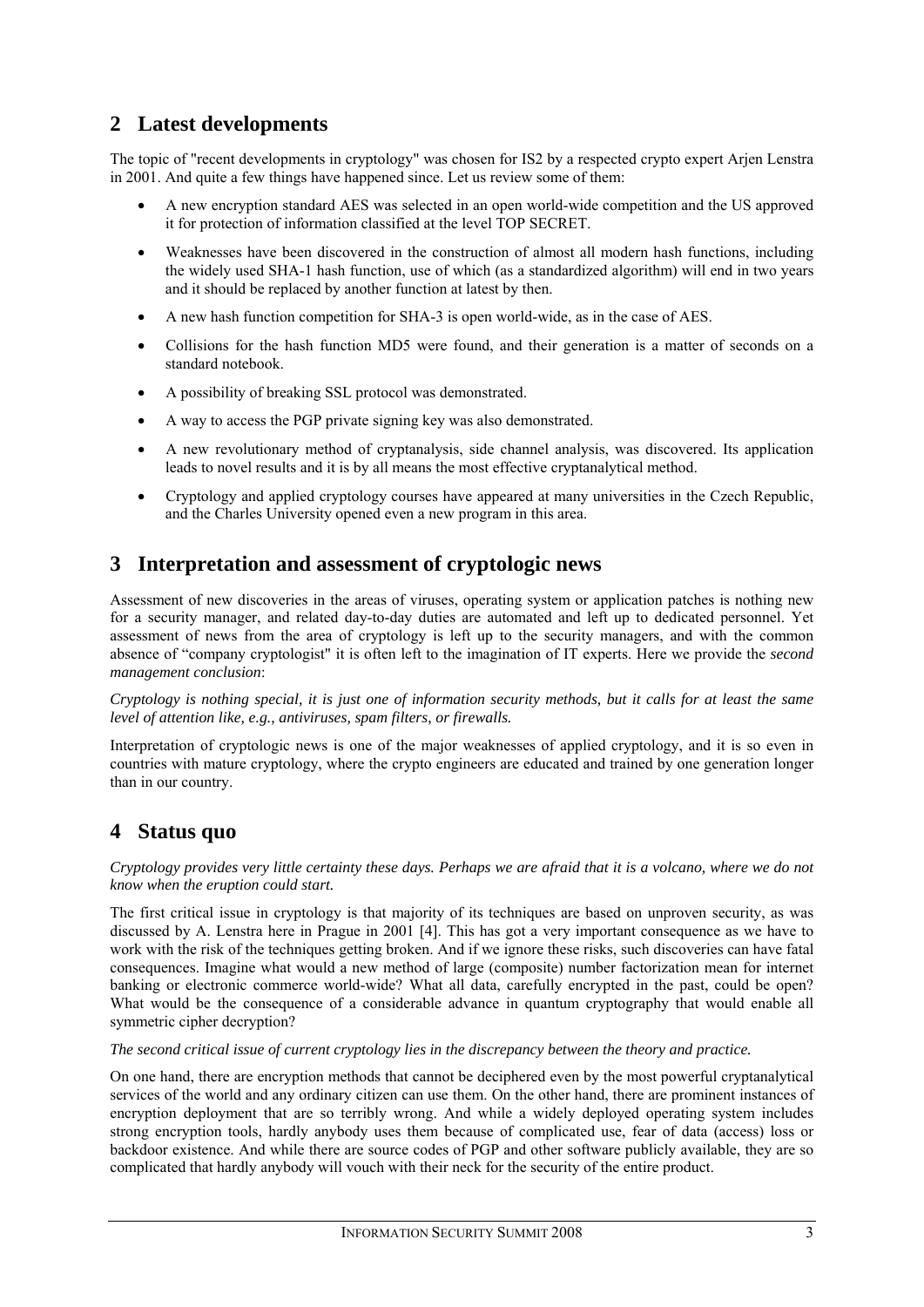*Modern cryptanalysis can change the encryption device into the executor of attacker's calculations.* 

This is a consequence of revolutionary development of cryptanalysis. Cryptanalysts never had such options in the history. This also led to the decryption of SSL protected communication in 2003 [3].

Cryptanalysis is in the stage of exponential growth in terms of breadth, depth and importance of new discoveries, in both positive and negative ways. This leads to many practical problems as new results are not comprehended and existing know-how not incorporated into cryptographic products and systems. Cryptology brings new exciting options to both defenders and to attackers. And there is a lack of experts who could follow this development and incorporate appropriate countermeasures. *We face both a wide scale of applications, tools and systems that truly excel, as well as elementary mistakes at all levels*, including those with severe impact. And even worldwide used security products have critical holes that open these products to attackers. Pressure of the market and competitors is at the root of this. Functionality has got much higher priority than security. And products come to the market often in such a way that functionality is not complete and security is added at the very last minute or even "sometimes later". *And cryptology is often put in by application programmers rather than cryptologists or crypto engineers.* But security cannot be added on later, it must be included in architectural considerations right since the start, and often can cause some user discomfort. And here we see another lesson:

*The area of applied cryptology often sees more unwanted risk than really necessary.* 

# **5 Interpretation of marketing materials**

As we have seen, it is necessary to validate statements about cryptographic products

Typical mistakes of marketing materials are insufficient specification of techniques, use of poor quality RNG, application of old standards, application of wrong encryption mode or improper technique, weak authentication, key backup and recovery that is poorly thought through, poor key generation, protection of keys not provided through their entire lifecycle (including reliable deletion), problems with cryptographic service configuration and updates.

Good starting advice for evaluation of marketing materials include:

- verification and cooperation of the supplier to verify that the product implements the given technique in a way it advertises,
- tests of real behaviour of a product in trials,
- evaluation of properties by an independent expert,
- verification that the product really has the certificates it declares (very often the certificate was issues for another version of the product).

## **6 Basic theses**

#### The basic thesis of this paper is:

*Cryptology is just one of methods for information security; pay the same attention to it as to other methods, like antiviruses, spam filters, patches of operating systems and applications of personal, process of physical security.* 

It is hard to find a security manager that would analyze the logics of algorithms for antiviruses and spam filters, or to set a firewall. So why would managers have to understand cryptologic methods? Yet they are often asked for decisions how long should the certified keys be, or whether the company network encryption should be provided by product X or Y, or what do media news about broken electronic signatures mean for the company. The point is that the IT industry lacks the layer of crypto engineers that should provide the inputs for the managers to make a qualified decision. Decisions without sufficient information now cause problems to managers. And so the next advice is:

#### *Grow your own cryptologists*

Grow your own expert that will take care of cryptology and will follow the developments, educate herself or himself, inform you and prepare inputs for you to make decisions. And as most companies and institutions will not want or afford own expert, and will probably ask somebody to take care of these tasks part-time. Ideally, it should not be anybody from the IT department so that you get impartial inputs. The current state when managers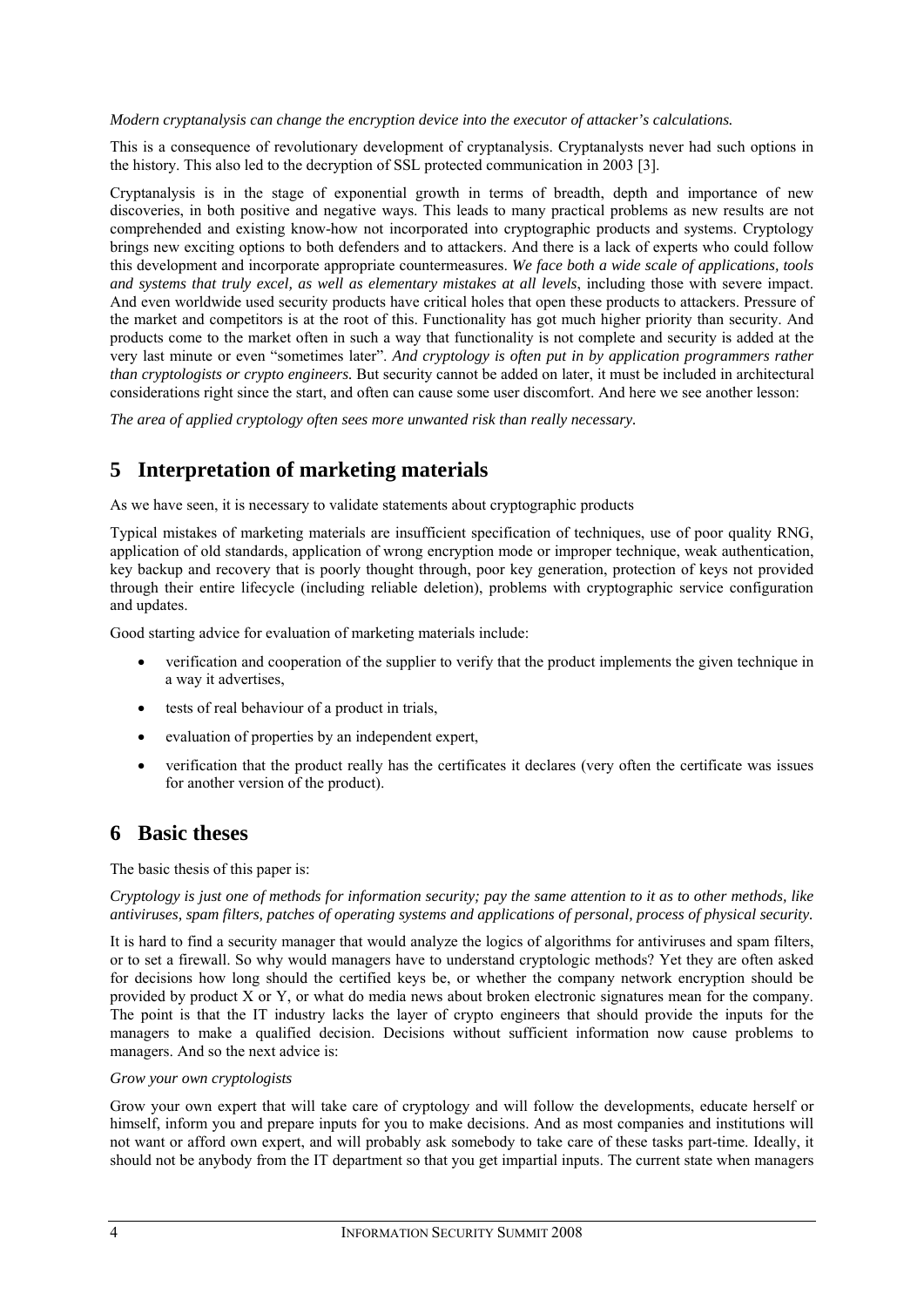have to attend various seminars to understand the technical problems of cryptology (that often are presented at a very superficial level and so are little effective) is conceptually wrong.

# **7 Quest for speed**

Commercial cryptography is in the trap of quest for maximal speed and minimal price.

*The world is not asking for secure functions, but for fast functions that have no known weaknesses.* 

This is a consequence of market economy that put functionality on the prime position. Electronics gets faster, memory bigger, processors quicker, data sizes bigger. This requires higher transmission speeds. And the consequence is then in quest for fast stream ciphers, fast block ciphers, fast hash functions, fast asymmetric cryptosystems. For example, the new hash function standard SHA-3 will quite likely have to be not only more secure than the old one, but also faster. These requirements are usually in a direct contradiction, but the reality is just like that. This puts enormous pressure on research and leads to *increased* risks of such cryptographic tools getting broken (we emphasize the increase here as some risk exists even now, given the fact that proofs of security are not provided for most cryptographic tools). And since this trend will prevail, security managers have to react by modular development of new systems or by purchasing and using such products in a way that broken or weakened cryptographic algorithms can be replaced by a simple update of software of firmware.

## **8 How will we encrypt in the year 2100?**

Cryptology in general provides little assurance and simple tools for information technologies today. The problem is that mathematical methods of information security cannot be simply and effectively implemented in current information technologies since there technologies are not built for security, do not have the right architecture in place. And when information technologies will be designed in such a way that they can be made secure or security can be provided for them in a meaningful way, cryptology will sure come with simple and effective tools. This is witnessed by professional products for protection of classified data, where security is one of the core elements of their architecture. And if the development will take the path of security being requested, then the cryptology of the future will be part of the basic structure of information technologies, will not bother us and most likely we will know only very little about its existence.



Fig. 1: Advice of PGP father: "speak truth to power"

## **9 Conclusions**

I tried to review the current state of cryptographic developments, analyze this and make some conclusions. A basic management conclusion is that cryptology is nothing special, just one of the methods of information security, And this implies how to treat it: not to ignore it, not to overestimate it, delegate the direct responsibility to an expert and take care of its qualified management.